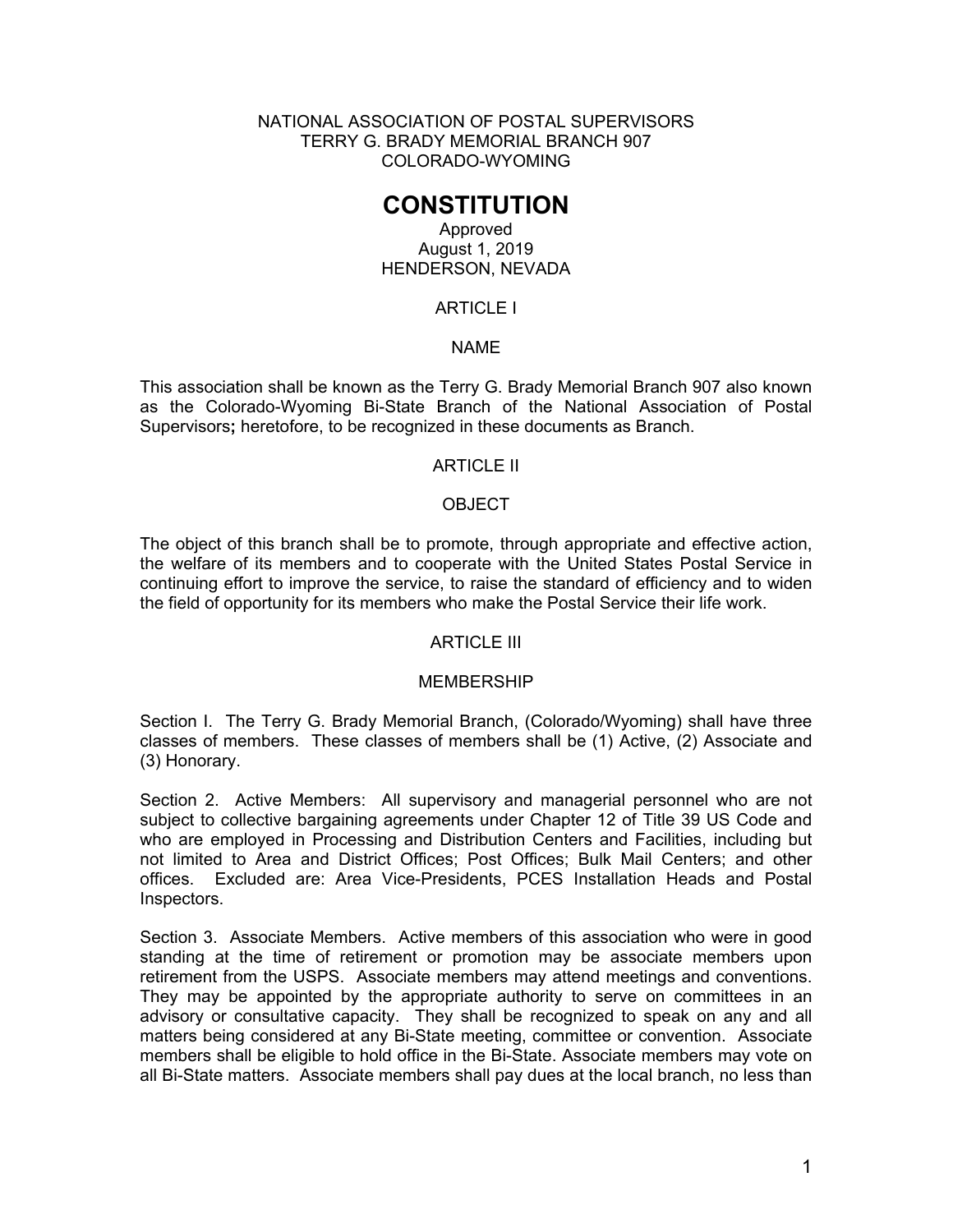the amount of one half of the National per capita tax, which will include the Postal Supervisor publication.

Section 4. Honorary Members:

 a. Members of this association who are in good standing at the time of retirement or promotion shall be entitled to honorary membership.

 b. Honorary members shall not be required to pay dues, and, except for attending meetings, shall not be eligible for any of the benefits described in Section 3.

Section 5. Any employee eligible for membership who is employed in an office having a local or district branch shall be eligible for membership only by affiliation with the local or district branch.

Office will be defined as a uniquely independent, self-contained postal entity consisting of one or more finance numbers administratively reporting to one unique authority, i.e., Area Vice-President, District Manager, Plant Manager, Facility Manager, BMC Manager and/or Postmaster.

Section 6. Any employee who is eligible for membership employed in an office having no local branch, shall become a Member-at-Large of the Terry G. Brady Memorial Branch, Branch 907.

Section 7. For the purpose of record keeping to total membership and the mailing of the Bi-State Bulletin, each Branch belonging to the Terry G. Brady Memorial Branch 907 will provide an updated membership list, (name, branch number, address with zip plus 4) to the Secretary of Branch 907 on February 15, May 15, August 15 and November 15 of each year. A reminder of this requirement to be included in each Bi-State Bulletin.

## ARTICLE IV

### CONVENTIONS AND SPECIAL MEETINGS

Section I. Conventions and meetings shall be held at the time and place designated by the Executive Committee.

Section 2. The secretary shall notify the members of at least sixty (60) days prior to the annual meeting, giving the place, date and time of the meeting as designated by the Executive Committee.

Section 3. A special meeting of this Branch shall be called upon the written request of ten (10) members filed with the Secretary thirty (30) days prior to the proposed meeting. Upon receipt of such request in due form, the Secretary shall immediately give notice to the membership that a special meeting is called.

Section 4. MAL delegates to the National Convention will be elected from MALs who have attended the previous two annual Bi-State conventions.

Section 5. The Terry G. Brady Memorial Branch 907 will pay for the travel, not to exceed cost of economy airfare as of no less than six (6) weeks prior to the convention, or GSA rate for mileage, whichever is less, hotel and registration of all Branch Presidents, or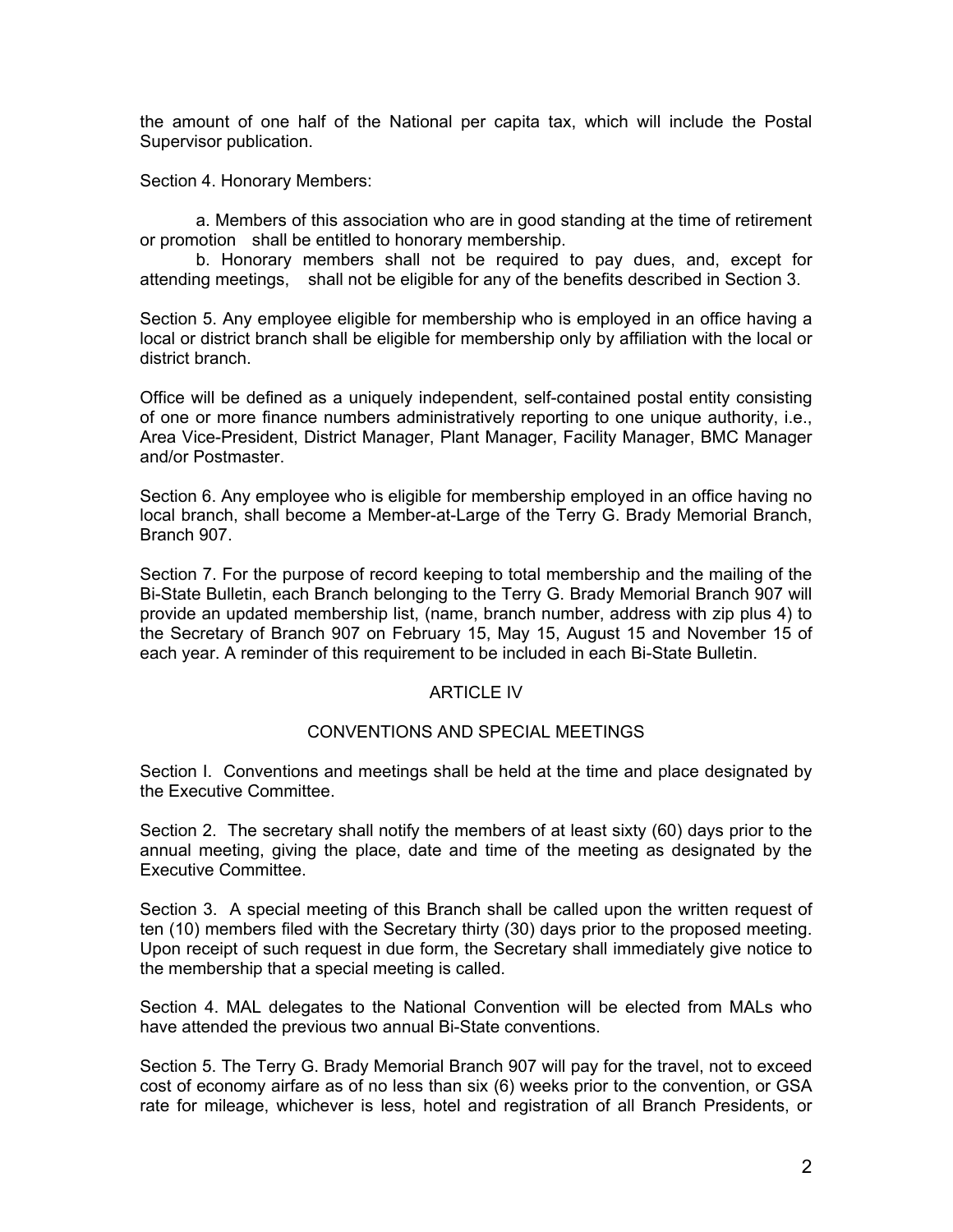Branch President's designee, as long as the branch is in good standing, to attend the National Convention of the National Association of Postal Supervisors.

## **ARTICLE V**

### **OFFICERS**

Section I. There shall be a President, an Executive Vice-President, a Secretary/Treasurer and a Vice-President of Associate Affairs. These officers shall be elected at an annual meeting of this branch and the term of office shall be for two (2) years or until their successors are duly elected and qualified.

Section 2. Colorado and Wyoming Branch Presidents duly elected by their local branches shall by virtue of their office be Terry G. Brady Memorial Branch 907 Area Vice-Presidents

Section 3. No Branch President shall be eligible for election to any Bi-State office. Branch Presidents are eligible to be appointed, until elections are held, to President, Executive Vice-President, Vice-President of Associate Affairs, Secretary and Treasurer of the Bi-State.

Section 4. The Terry G. Brady Memorial Branch 907 Executive Committee shall consist of the elected officers, Area Vice-Presidents and the immediate Past President, if they are an Active or an Associate member in good standing. The Executive Committee shall carry out the orders of the Branch and conduct business of the Branch during the interim of the annual conventions.

Section 5. The elected officers of the Terry G. Brady Memorial Branch 907, Wyoming Area Vice-President, and the immediate Past President, who are members in good standing, shall be reimbursed for their Bi-State Convention expenses (travel, housing and registration) by the Terry G. Brady Memorial Branch 907, unless paid by their local branch. The Executive Committee shall be reimbursed by the Bi-State for those expenses incurred in representing Members-at-Large and in attending Bi-State Board meetings. No less than one teleconferencing meeting will be held between annual meetings.

Section 6. The Executive Committee shall appoint a Legislative Liaison(s) from each state to represent and keep informed the Terry G. Brady Memorial Branch 907 membership. Further, the Legislative Liaison(s) shall attend National Legislative Conferences, if funds are available.

# ARTICLE VI

# OFFICERS' RESPONSIBILITIES

Section I. The primary obligation of all officers of this branch is to uphold the Constitution and Bylaws and abide by the Oath of Office. I promise, on my honor and the best of my ability, to fulfill the duties and responsibilities of the office to which I have been elected. I promise to uphold the Constitution and Bylaws of the National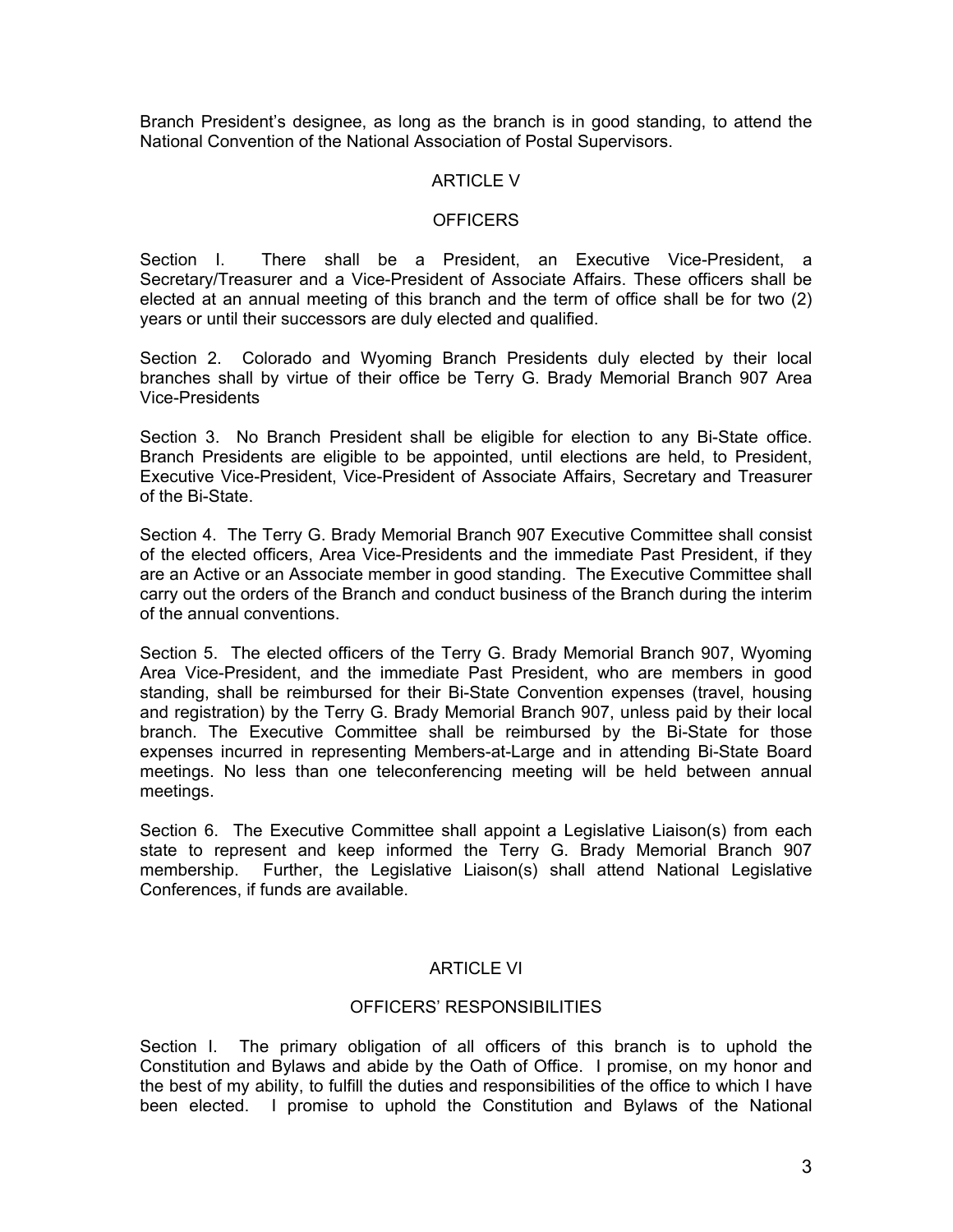Association of Postal Supervisors and Branch 907. I promise to attend all meetings of the branch and executive committee unless hindered by reasons beyond my control. I promise to protect all records, property, and funds coming into my control and the turn them over to my successor when he or she is elected. So help me God.

#### Section 2. President.

 A. The President shall preside at all meetings of this Branch, shall be a member on all committees, shall fill by appointment, vacancies such appointments to continue until the position is duly filled by an election.

 B. The President shall sign all expense vouchers and checks presented by the members covering bills and expenses of this Branch.

 C. The President shall, by virtue of the office, be a delegate to the National Convention of the National Association of Postal Supervisors. The expense for travel, housing and registration is to be paid by Branch 907.

 D The President and/or designee(s), with the approval of the Executive Committee, shall by virtue of their office, attend Legislative Conference and NAPS Seminars if funds are available to pay expenses for travel, lodging and registration.

#### Section 3. Executive Vice-President

 The Executive Vice-President shall (I) serve in the absence of the President, (2) shall establish new local branches, (3) increase membership, (4) serve as chairman of the membership committee and (5) shall assume such other duties as assigned by the President.

#### Section 4. Secretary/Treasurer

 A. As Secretary, the Secretary/Treasurer shall keep an accurate record of all proceedings of the Branch and have charge of all correspondence.

 B. As Secretary, the Secretary/Treasurer shall be responsible for editing and publishing of the Terry G. Brady Memorial Branch Bulletin twice yearly. One issue will be published three months prior to the annual meeting. Another newsletter will be published within 60 days of the annual meeting. Both newsletters will be posted on the Bi-State website. The Bi-State website is defined as a website controlled by the Branch 907 Executive Board.

### Section 5. Secretary/Treasurer

 A. As Treasurer, the Secretary/Treasurer shall collect and record all dues and assessments received from the members, keep a correct record of all funds received and disbursed; prepare all vouchers and checks in payment of bills and expenses of this Branch and present these to the President for proper endorsement and payment within 30 days.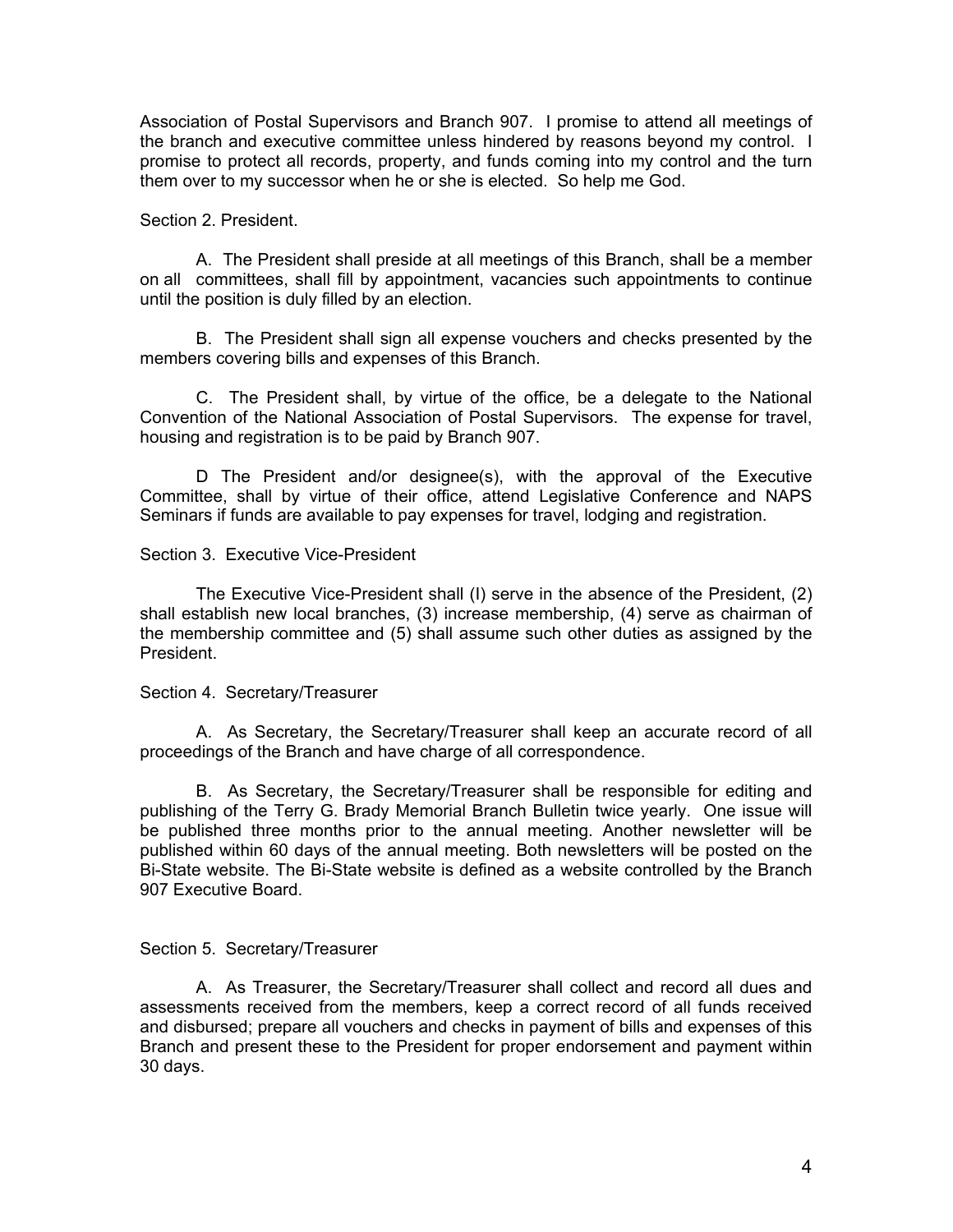B. As Treasurer, the Secretary/Treasurer will collect and retain a deposit equal to two thirds (2/3) the minimum fee in accordance with the agreement with the law firm retained by the branch for MSPB representation for any member wishing to use the law firm.

## Section 6. Area Vice-Presidents

 A. The Area Vice-Presidents shall be responsible for membership, grievances and other problems of the members of the Bi-State Member-at-Large in their designated areas and shall coordinate the same with the Bi-State President.

B. Bi-State Area Vice-Presidents designated areas shall be as follows:

 Wyoming Area Vice-President, Branch 300: State of Wyoming Denver Area Vice-President, Branch 65 Colorado Springs Area Vice-President, Branch 141 Pueblo Area Vice-President, Branch 155 Northern Colorado Area Vice-President, Branch 557 Denver BMC Area Vice-President, Branch 561 Rockies West Area Vice-President, Branch 584

 C. Bi-State Area Vice-Presidents shall coordinate the activities of forming any new branches with the Bi-State Executive Vice-President.

Section 7. Vice-President of Associate Affairs

 A. The Vice-President of Associate Affairs will be responsible for all matters pertaining to Members-at-Large Associate members including recruiting, collecting dues for MAL Associates and such other duties as assigned by the President.

# ARTICLE VII

# **ELECTIONS**

Section I. The President, Executive Vice-President, Vice-President of Associate Affairs, Secretary/Treasurer shall be elected at uneven year annual conventions.

Section 2. At annual conventions and special meetings of this branch, each local branch in good standing shall be entitled to representation as follows: One vote for each \$25.00 or major fraction thereof paid in Bi-State per capita for the preceding year (April I to March 3I). A member of any branch paying \$25.00 in dues shall be entitled in the absence of any other delegate member to cast a vote for his or her branch.

Section 3. Members-at-Large in good standing shall be entitled to one vote.

Section 4. A State Officer shall be entitled to voice and vote by the virtue of his/her office provided he/she is not serving as a delegate member for his/her local branch or voting as a Member-at Large.

Section 5. The Immediate Past President of the Terry G. Brady Memorial Branch, who is an active member in good standing, shall be entitled to a voice and vote provided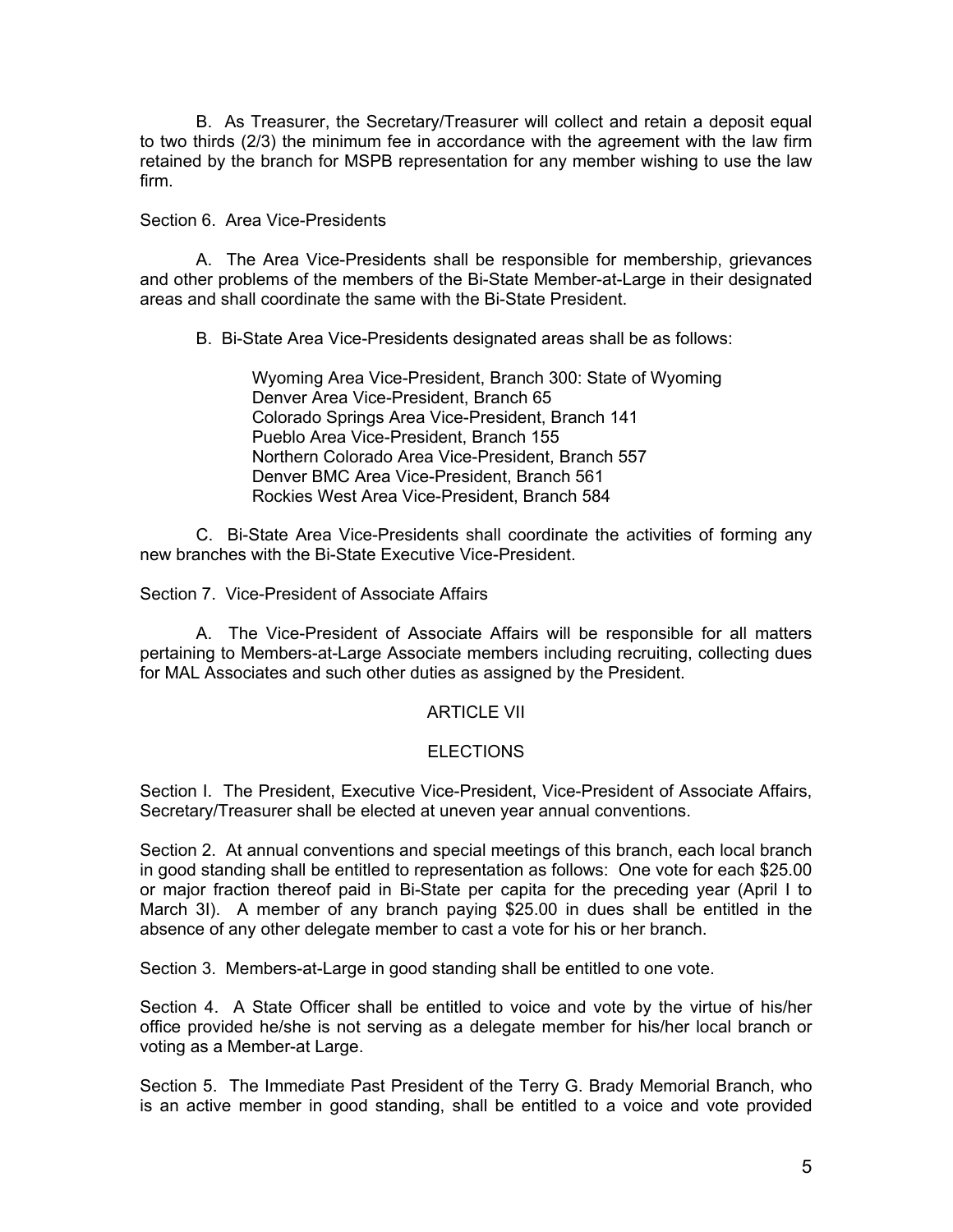he/she is not serving as a delegate member for his/her local branch or voting as a Member-at-Large.

### ARTICLE VIII

### DUES

Section I. Members-at-Large: Dues shall be \$10.50 per pay period payable through dues withholding (Form 1187) plan. Members who do not participate in the dues withholding plan have the option of paying in advance annually or semi-annually. These dues will include the National per capita, auxiliary support and subscription to the Postal Supervisors' Magazine.

Section 2. Each local branch affiliated with the Terry G. Brady Memorial Branch 907 shall remit \$3.00 per member monthly billed quarterly by the Treasurer. Each branch shall notify the Bi-State Treasurer of the total number of members active by month by December 15, March 15, June 15, and September 15 based on the Dues Check-Off list.

# ARTICLE IX

## REFERENDUM

Section 1. Should the action of this Branch, at any of its regular or special meetings, prove unsatisfactory to any member, this member may prepare and circulate a petition causing said action to be brought to a vote of the entire membership. Before the petition can be circulated, the Secretary must be notified, in writing, of such action and must be furnished a copy of the proposed questions, resolution or amendment. All petitions shall include signatures, printed name and phone number to assist the Branch Secretary in certifying that the signatures are valid.

Section 2. A referendum vote must be taken when the petition has signatures equal to twenty percent of the members in good standing as certified by the Secretary.

Section 3. The petition must be filed with the Secretary at least one week before the meeting of the Branch, subsequent to the circulation of the petition in order that the Secretary may certify that the signatures are valid and that the twenty percent mentioned in Section 2 is met.

Section 4. The petition shall be read by the Secretary at the next regular meeting following the circulation of said petition. If valid, the President shall appoint a Board of Election consisting of three members in good standing to conduct the election.

Section 5. A majority vote will be required to decide all questions other than amendments to the Constitution, which require a two-thirds affirmative vote to decide and carry.

Section 6. No questions, resolution or amendment adopted by referendum vote of these members in good standing of this Branch shall be repealed or amended within one year after its adoption except by referendum vote.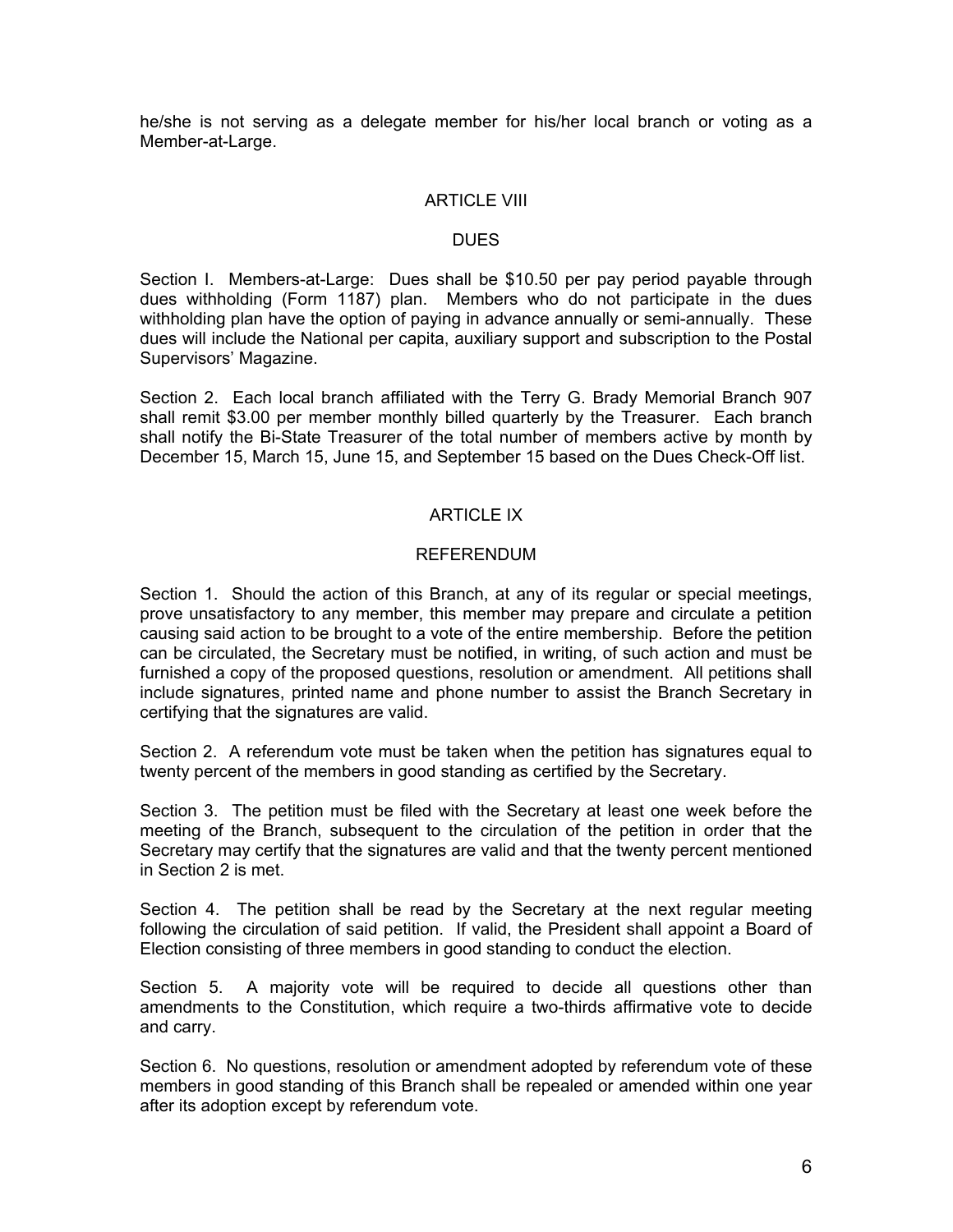Section 7. Any meeting of this Branch may, by motion, submit any question, resolution or amendment to a vote of the entire membership. This vote would be conducted by mail.

## ARTICLE X

## RECALL

Section I. Any officer of this Branch may be recalled through the medium of a recall election – which must be by referendum vote.

Section 2. Before a recall petition is circulated, the Secretary must be notified in writing of such action.

Section 3. A recall petition must be accompanied by a copy of the charges against the official.

Section 4. Upon securing a number of signatures equal to twenty percent of the members in good standing, as certified by the Secretary, a recall election must be held.

Section 5. The officer it is desired to recall shall be furnished with a copy of the charges against him (or her) at least two weeks before the election. It shall require two-thirds of the votes cast to recall an officer.

### **ARTICLE XI**

### AMENDMENTS

This Constitution may be amended at any meeting of the Association by a two-thirds vote of those present at any annual convention or special meeting called for this purpose. Notice of all proposed amendments, as well as a copy of all proposed amendments, should be submitted at least 10 days prior to the annual meeting or special meeting to the President of the Bi-State. Any member or branch wishing to present amendments that misses the 10 day requirement will provide enough copies for all delegates present to be handed out at the annual convention or special meeting. Any amendments to be handed out at the meeting must be handed out to all delegates present before the resolution committee presents their initial recommendations to the body.

# **BYLAWS**

# ARTICLE I

# QUORUM

Ten Members-at-Large or ten members representing a minimum of three (3) branches shall constitute a quorum at annual conventions and special meetings of the branch.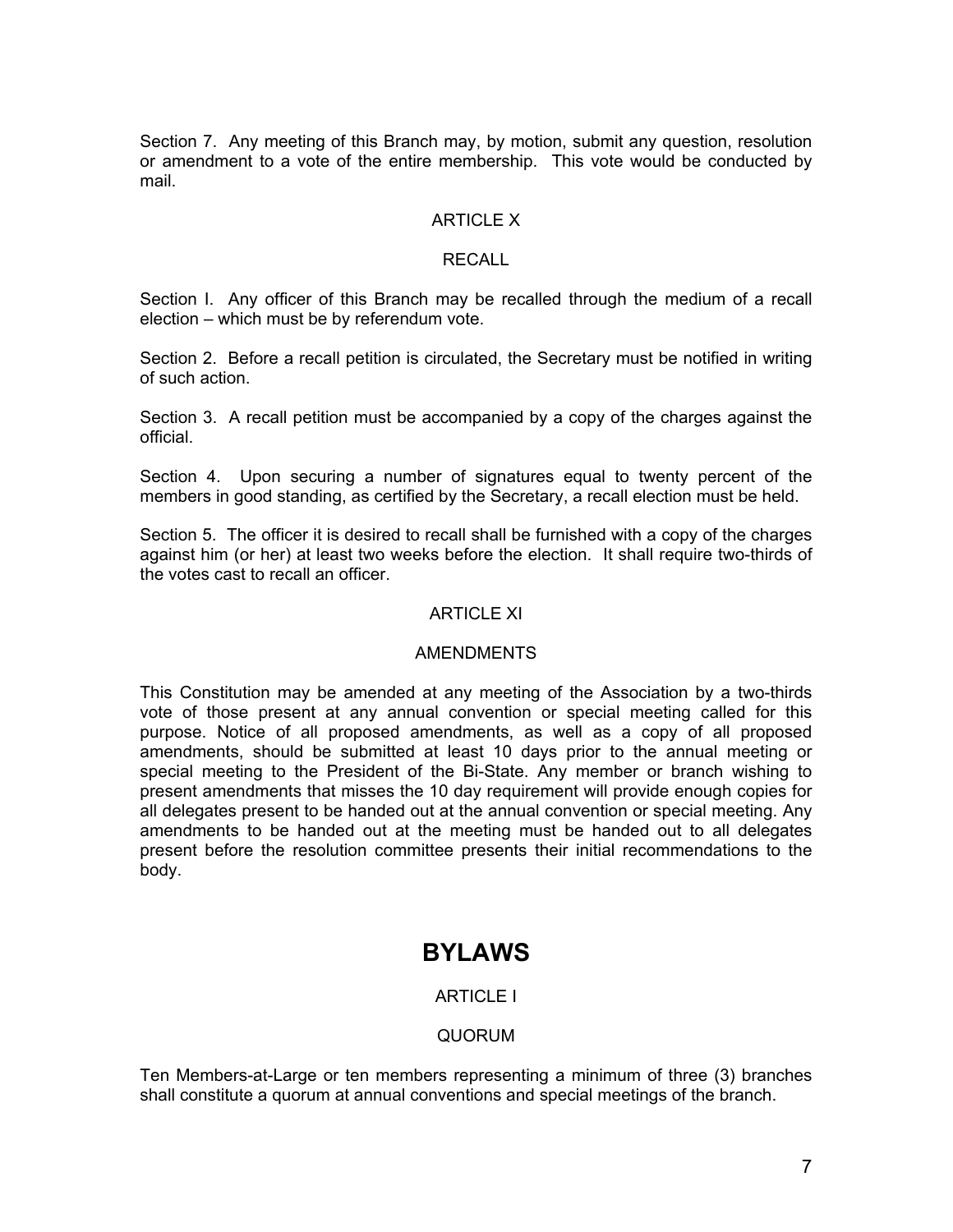# ARTICLE II

# ORDER OF BUSINESS

The following Order of Business shall be observed, unless varied by majority vote at any regular or special meeting:

- a. Roll Call
- b. Report of Officers
- c. Report of Committee
- d. Unfinished Business
- e. New Business
- f. Election of Officers
- g. Adjournment

## ARTICLE III

## PARLIAMENTARY PROCEDURE

The proceedings of this Terry G. Brady Memorial Branch shall be governed by Robert's Rules of Order.

## ARTICLE IV

#### COMMITTEES

Section I. The following committees shall be appointed by the President at least ten (10) days prior to the annual meeting:

| <b>Resolution Committee:</b>  | Not less than three (3) members                  |
|-------------------------------|--------------------------------------------------|
| <b>Credentials Committee:</b> | Not less than three (3) members                  |
| <b>Membership Committee:</b>  | The Executive Vice-President as chairman and two |
|                               | (2) members                                      |
| <b>Auditing Committee:</b>    | Not less than three (3) members                  |
| <b>Ballot Committee:</b>      | Not less than three (3) members                  |
| Parliamentarian:              | One (1) member                                   |
| Sergeant-at-Arms              | Not less than two (2) members                    |
|                               |                                                  |

Section 2. The Executive Committee shall submit a proposed budget to the General Membership in the Bi-State Bulletin published following the annual convention. Budget items should include:

 Award/Fees Conventions: Legislative, Bi-State, National, Training Board Meetings Donations and Gifts **Supplies**  Postage Lawyer/Legal Fees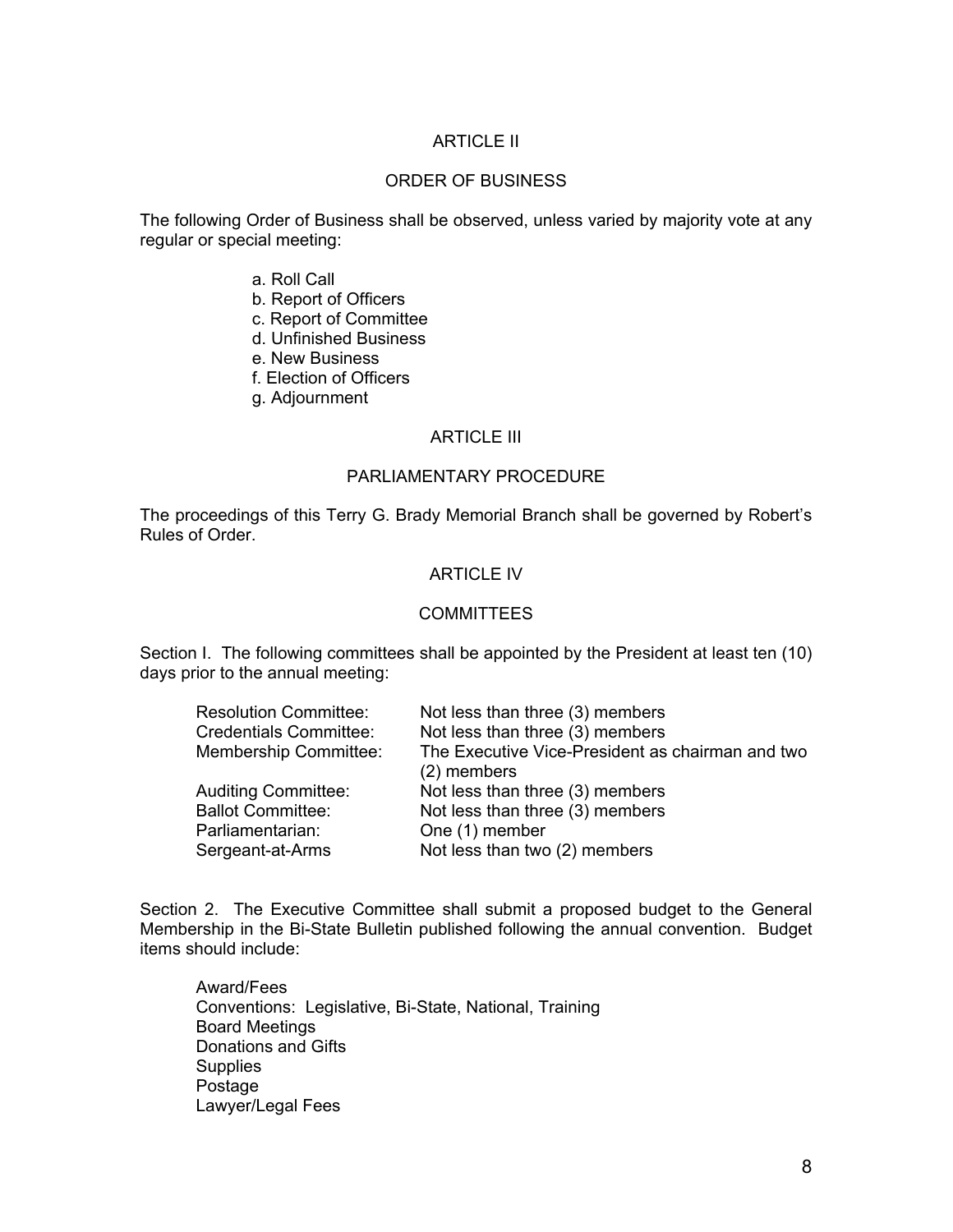Legal Fund Printing NAPS Representation MAL – Bi-State MAL – Convention Fund

Section 3. Any change in the proposed budget after publication will require approval of the Bi-State Executive Committee and the publication of proposed changes will be in the next issue of the Bi-State Bulletin.

Section 4. All resolutions and other information pertinent to the committees will be given to the Committee Chairperson at the time of the appointment.

Section 5. All committees will meet prior to the first business session of the annual meeting.

Section 6. The duty of the Sergeant-at-Arms shall be to maintain order and compel the attendance of members at the session when directed to do so by the President and to attend the door of the meeting room.

## ARTICLE V

#### BONDS

The President, Executive Vice-President and Treasurer shall be bonded in such sums as may be determined by the Executive Committee. Such bonds shall be executed by a regular Surety Company and the premium shall be paid by the Branch.

### ARTICLE VI

# LEGAL FUND

Section I. The Legal Fund is to be used for representation by the Bi-State's retained law firm. To be eligible for funds, you must be a member in good standing of NAPS for 3 continuous months.

Section 2. Contributions to said fund is to be \$.15 per member per month to be taken from present dues allocated for the Terry G. Brady Memorial Branch. When fund reaches \$10,000.00, no more deductions are to be made unless fund is utilized.

Section 3. Funds shall be authorized by the Executive Board for adverse action, i.e. a suspension of more than 14 days, removal or reduction in grade or pay. The Terry G. Brady Memorial Branch Legal Fund will pay the legal expense not to exceed \$1,500.00.

# ARTICLE VII

# REQUEST FOR LEGAL REPRESENTATION

Members in good standing must submit a written request to the Bi-State President for representation from the Bi-State law firm. This request must be accompanied by a copy of the adverse action letter, a certified check in the amount of the fee currently required